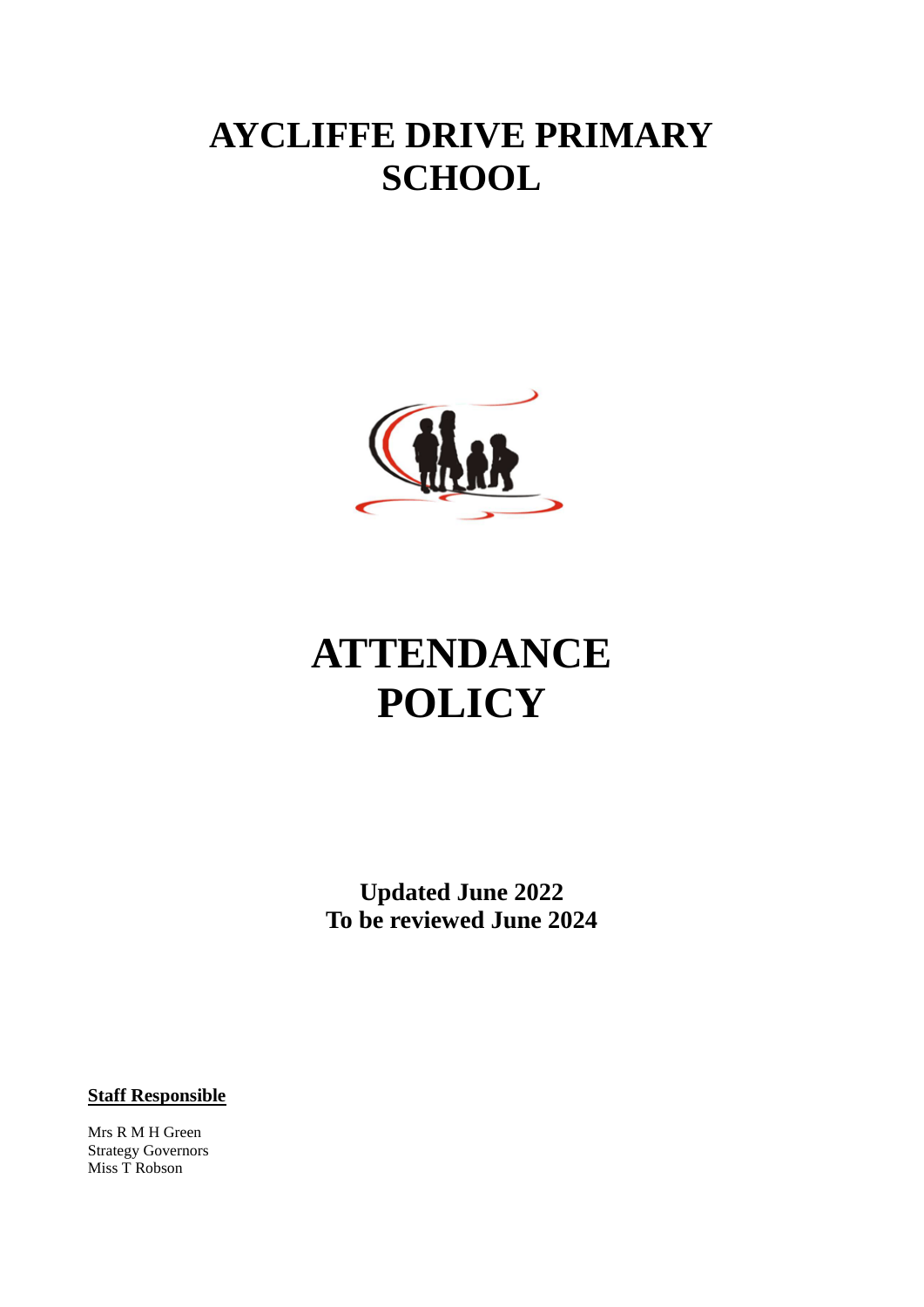#### **Vision**

At Aycliffe Drive Primary School, we want the whole community to be committed to high standards of attendance and punctuality. Good attendance enables pupils to take full advantage of the educational opportunities available to them and reach their full potential. We believe that no child should be disadvantaged by low attendance.

#### **Aims/Expectations**

• To create a culture in which good attendance is accepted as the norm.

• To demonstrate that good attendance and punctuality is valued by the school.

• To maintain and develop effective communication regarding attendance between home and school.

#### **Attendance Targets/Attendance Registers**

• to keep whole school attendance above 96%.

• The rules governing the maintenance of registers, including removal from roll, are contained in the Education (Pupil Registration) (England) Regulations 2006. Attendance registers are legal documents that may be required as evidence in court cases.

#### **Leadership & Management**

• Offer a clear vision for attendance, underpinned by high expectations and core values, which are communicated to and understood by all staff, pupils and families.

• Make sure all staff, pupils and families understand that absence from school is a potential safeguarding risk and understand their role in keeping children safe.

• Expect good attendance and punctuality from all members of the school community and make sure that all pupils understand its importance.

• Convey clear messages about how absence affects attainment, wellbeing and wider outcomes. Empower all staff to take responsibility for attendance.

• Recognise attendance as an important area of school improvement. Make sure it is resourced appropriately (including through effective use of pupil premium funding) to create, build and maintain systems and performance.

• Have a designated attendance champion in the senior leadership team with clearly assigned responsibilities which are identified within the attendance policy, escalation of procedures and school improvement plan.

• Make sure staff receive professional development and support to deploy attendance systems effectively.

• Governors should have an accurate view of school attendance and engage in escalation procedures where appropriate.

#### **Head Teacher and Attendance lead**

• the implementation of the policy.

▪ all staff knowing and understanding their responsibilities for attendance.

▪ agreeing whether an absence should be authorised. The power to authorise an absence rests with the Headteacher or delegated person within the school, and not with parents or the local authority – see Appendix A for circumstances under which an absence will be authorised;

▪ working actively to maximise attendance rates, both in relation to individual pupils and the pupil body as a whole.

▪ having clear policies in place to address persistent absence.

▪ ensuring that all staff adopt a consistent approach in dealing with absence and lateness.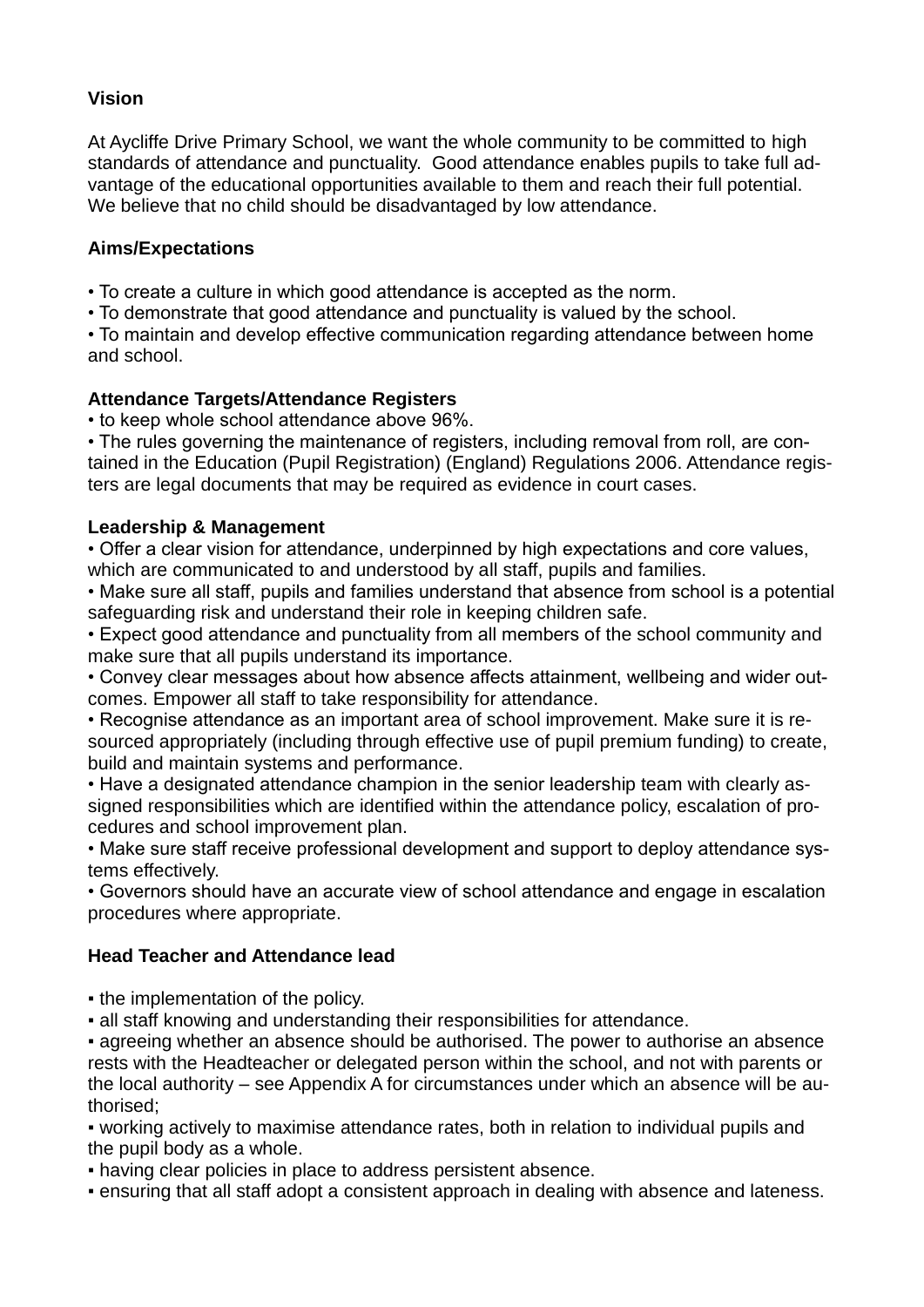▪ monitoring trends.

▪ Implementing a system for all parents to report a child's absence.

▪ reporting to the Governing Body the attendance figures and progress to achieving the set targets.

▪ reminding all parents of their commitment to this policy.

▪ Building respectful relationships with all staff, pupils, families and other stakeholders in order to secure their trust and engagement. Make sure there is a welcoming and positive culture across the school.

▪ Communicating openly and honestly with all staff, pupils and families about their expectations of school life and performance so that they understand what to expect and what is expected of them.

• Liaising with other agencies working with pupils and their families to support attendance, for example, where a young person has a social worker or is otherwise vulnerable.

▪ Modeling respectful relationships and appropriate communication for all staff and pupils. This will help relationships between pupils and staff to reflect a positive and respectful culture. All staff members should:

▪ Treating all pupils with dignity.

▪ building relationships rooted in mutual respect and observe proper boundaries.

• taking into consideration the vulnerability of some pupils and the ways in which this might contribute to absence handling confidential information sensitively.

▪ understanding the importance of school as a place of safety where pupils can enjoy trusted relationships with staff and pupils particularly for children with a social worker and those who have experienced adversity.

▪ communicating effectively with all families regarding pupils' attendance and well-being

▪ delivering clear messages about expectations, routines and consequences to new pupils and families through prospectus and admission/transition events

▪ using physical presence to reinforce routines and expectations on arrival and departure ▪ regularly communicating expectations for attendance and punctuality and school perfor-

mance through your regular channels of communication with staff, pupils and parents • establishing and monitoring implementation of rewards for attendance and punctuality

and sanctions for absence and lateness

• monitoring implementation of policy and practice, for example through: o form time drop in o shadow late gate o planner checks

▪ engaging community businesses, partners and residents to promote attendance and report non-attendance

▪ monitoring whole school data regularly to identify reasons for absence, patterns, attendance of particular groups and the impact of interventions

▪ establishing, implementing and monitoring robust arrangements to identify, report and support children missing education

#### **See guidance on HCC Grid regarding Children Missing Education**

https://thegrid.org.uk/admissions-attendance-travel-toschool/attendance/children-missingfrom-education

▪ developing good support for children with medical conditions (including the use of individual healthcare plans), mental health problems and special educational needs (SEND)

▪ engaging all pupils in consultation on attendance policy, practice, rewards and sanctions

**Ensuring that parents fully understand the demands and responsibilities of elective home** education.

#### **See guidance on HCC Grid when a parent is considering EHE**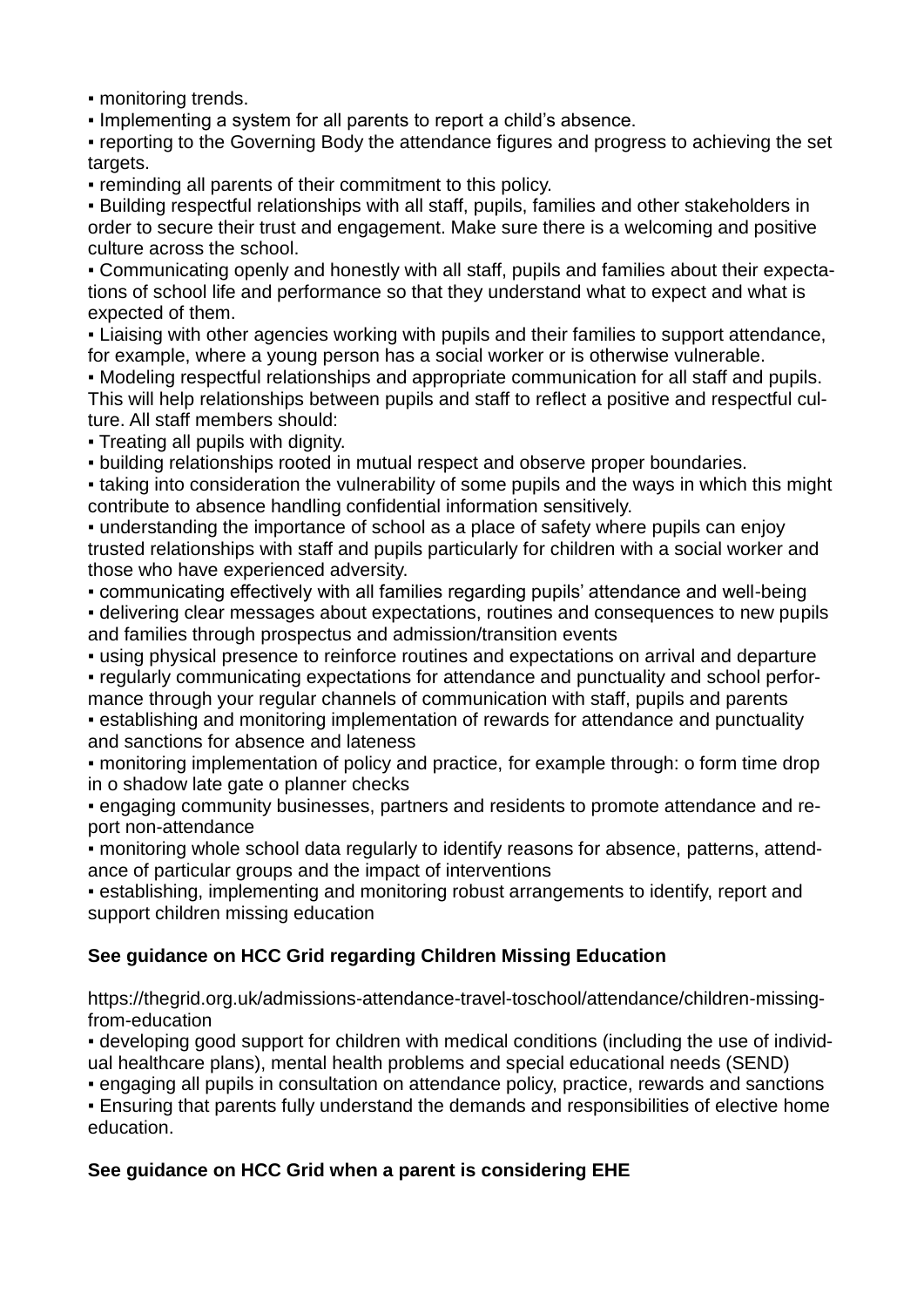[https://thegrid.org.uk/admissions-attendance-travel-toschool/attendance/elective-home-ed](https://thegrid.org.uk/admissions-attendance-travel-toschool/attendance/elective-home-education)[ucation](https://thegrid.org.uk/admissions-attendance-travel-toschool/attendance/elective-home-education)

Teaching Staff are responsible for:

▪ setting an example of punctuality and good attendance.

▪ implementing the policy.

ensuring that the registers are taken at the start of the morning session and once during the afternoon session and are accurate and up to-date.

▪ monitoring class and individual attendance patterns;

- informing the school office of any concerns;
- emphasising with children the importance of punctuality and good attendance.
- reminding parents of their commitment to this policy.

▪ Building respectful relationships with all staff, pupils, families and other stakeholders in order to secure their trust and engagement. Make sure there is a welcoming and positive culture across the school.

▪ Communicating openly and honestly with all staff, pupils and families about their expectations of school life and performance so that they understand what to expect and what is expected of them.

• Liaising with other agencies working with pupils and their families to support attendance, for example, where a young person has a social worker or is otherwise vulnerable.

▪ Modeling respectful relationships and appropriate communication for all staff and pupils. This will help relationships between pupils and staff to reflect a positive and respectful culture. All staff members should:

o treat pupils with dignity

o build relationships rooted in mutual respect and observe proper boundaries

o take into consideration the vulnerability of some pupils and the ways in which this might contribute to absence handling confidential information sensitively

o understand the importance of school as a place of safety where pupils can enjoy trusted relationships with staff and pupils particularly for children with a social worker and those who have experienced adversity

o communicate effectively with all families regarding pupils' attendance and well-being

• rehearse and reinforce attendance and punctuality expectations continually

- emphasise the importance of attendance and its impact on attainment
- promote rewards and celebrate progress but continue to outline sanctions

• apply rewards and sanctions consistently

• follow up on absence and lateness with pupils to identify barriers and reasons for absence

• contact parents and carers regarding absence and punctuality

• review form or tutor group attendance weekly to share data, identify issues, intervene early and help set targets

• proactively promote attendance practice as part of staff induction

• consider the individual needs and vulnerabilities of pupils

# **Pupils at risk of persistent absence**

• welcome pupils back following an absence and provide good catch-up support to build confidence and bridge gaps.

This could include:

o buddy support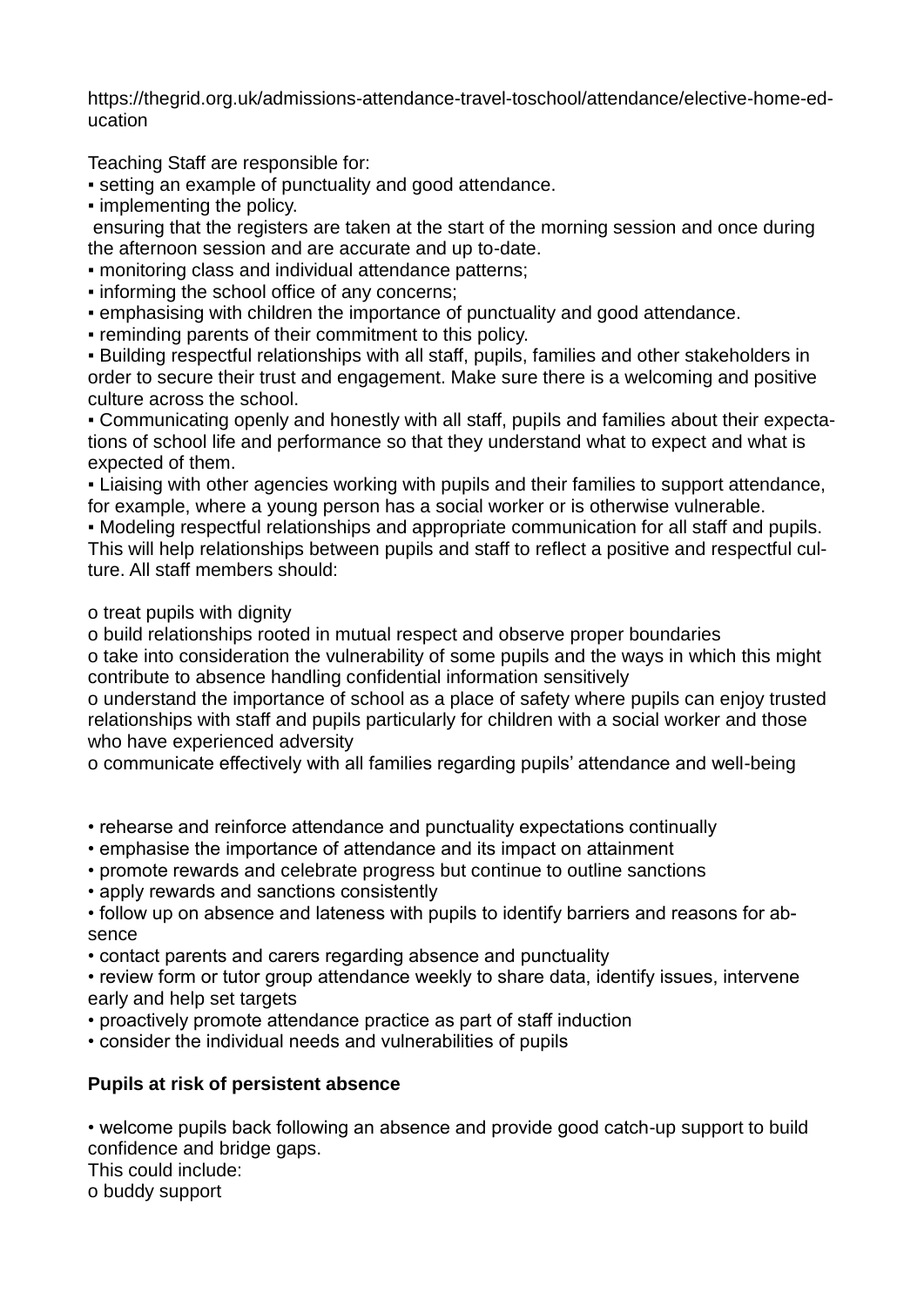o one to one input

• meet with pupils to discuss absence, patterns, barriers and problems

• establish action plans to remove barriers, provide additional support and set targets. This could include:

- lunchtime arrangements
- support with uniform, transport, wake up routines or emotional wellbeing
- lead daily or weekly check-ins to review progress and the impact of support
- make regular contact with families to discuss progress

• consider what support for re-engagement might be needed, including for vulnerable groups

#### **Pupils who are persistently absent**

• prepare supporting resources to ensure pupils can access learning when they return

• develop targeted intervention to address gaps and build pupils' confidence (including considering small group additional support)

• contribute to action plans which attendance staff draw together where appropriate provide tailored praise and encouragement when pupils attend and arrive on time

#### **Role of Parents**

• Parents are responsible in law for ensuring that their children of compulsory school age receive an efficient education suitable to their age, ability, aptitude and any special educational needs that they may have. Most parents fulfil this responsibility by registering their children at a school.

• Parents whose children are registered at a school are responsible for ensuring that their children attend and stay at school. Parents are responsible for:

- ensuring that their children are punctual and know the importance of good attendance.
- instilling in their children an appreciation of the importance of attending school regularly.
- impressing upon their children the need to observe the school's code of conduct.
- informing the school on the first day of absence, by 9.00 am at the latest.
- providing the school with an explanation for the absence.
- informing the school of any changes to their contact details.

• taking an active interest in their children's school career, praising and encouraging good work and behaviour and attending parent's evenings and other relevant meetings.

▪ working in partnership with the school to resolve issues which may lead to non-attendance.

- avoiding arranging medical/dental appointments during school hours.
- not booking holidays during term-time.
- treating staff with respect
- actively supporting the work of the school
- calling on staff for help when they need it

▪ communicating as early as possible circumstances which may affect absence or require support

#### **Role of School Attendance Officer**

The School Attendance Officer is responsible for:

▪ implementing the policy with the Head; School attendance, safeguarding and pastoral support policies should clearly outline: o the key principles o rules pupils need to follow o routines o consequence systems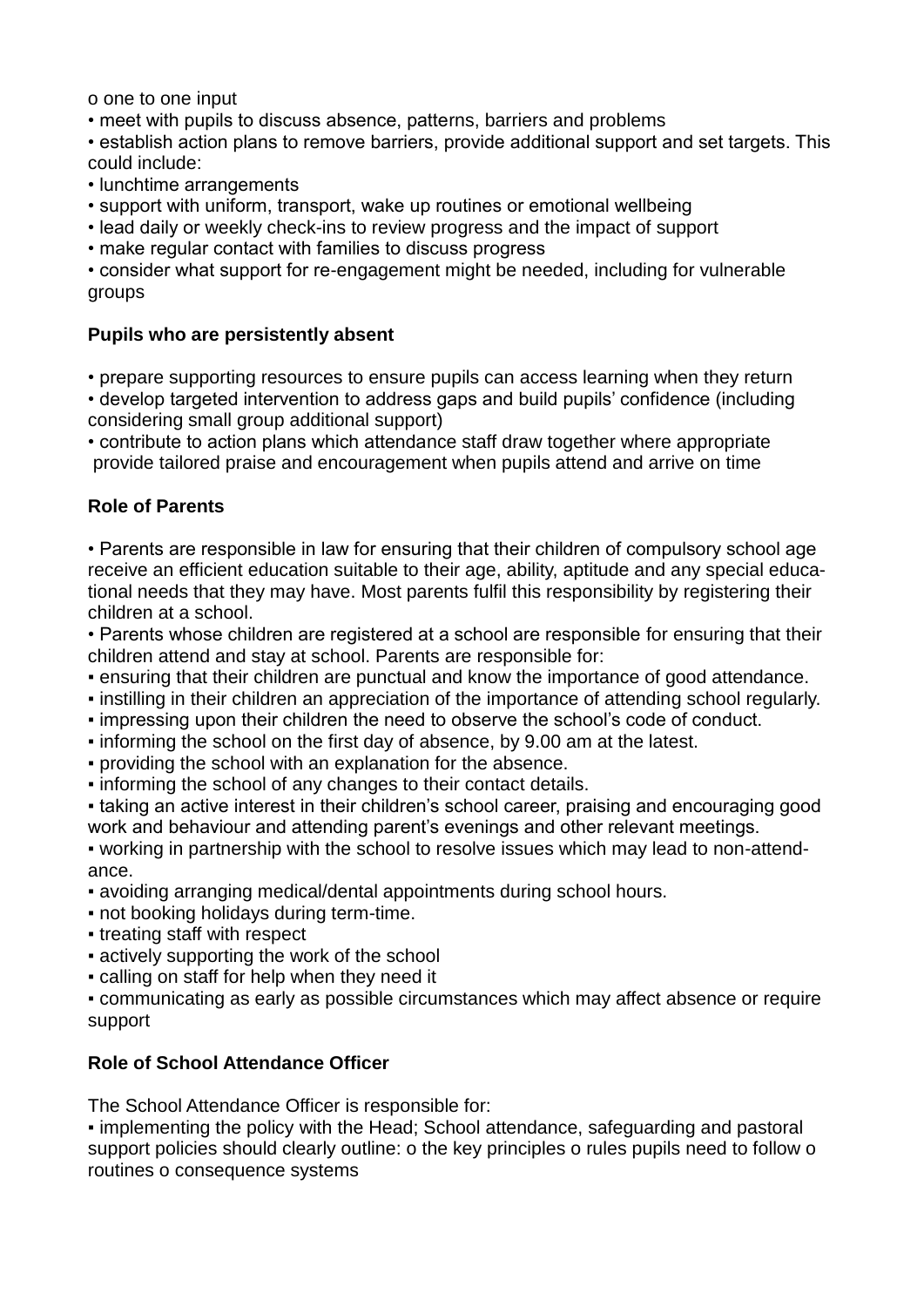▪ Monitoring and analysing attendance data regularly to allow early intervention to address issues. This includes raising concerns with other agencies like children's social care and early help services which are working with families.

• Robust school systems which provide useful data at cohort, group and individual pupil level to give an accurate view of attendance, reasons for absence and patterns amongst groups such as: o children who have a social worker including looked-after children o young carers o children who are eligible for free school meals o children who speak English as a second language o children who have special educational needs and disabilities

• keeping the Head and all school staff informed of attendance figures and trends by providing regular reports to enable them to track the attendance of all pupils and to implement attendance procedures

▪ compiling attendance data for the Head, the Governing Body and the Local Authority Attendance Officer (LAAO).

▪ ensuring registers are distributed to the teaching staff and are kept up to date;

▪ consultations with the LAAO.

▪ contacting parents if they have not reported their child's absence by 9.00 am.

▪ sending a letter if no contact is made.

▪ arranging meetings with parents to ensure clear channels of communication are in place and offer support/interventions where necessary.

▪ Making sure escalation procedures to address absence are initiated proactively, understood by pupils and families, implemented consistently and their impact reviewed regularly.

▪ The escalation of procedures to address absence needs to be: o understood by pupils, parents and carers o implemented consistently o reviewed regularly

• ensuring that the Local Authority is notified of any pupil who fails to attend school regularly via a 10 Day Absence Form.

#### **See guidance on HCC Grid for form –**

https://thegrid.org.uk/admissions-attendance-travel-toschool/attendance/attendance-guidance-and-statutoryresponsibilities

#### **Attendance Officers, Pastoral Staff & Family Intervention Workers**

▪ engage with feeder schools or organisations to access absence information in order to identify target cohorts prior to transfer, including mid-year transfers and managed moves

▪ provide appropriate support and challenge to establish good registration practice

▪ carry out robust first day calling procedures including priority routine for vulnerable children including children with a social worker

▪ undertake home visits in line with your policy to engage families and ensure children are safe

▪ identify and, where possible, mitigate potential barriers to good attendance in liaison with families and relevant support agencies

• implement punctuality routines such as late gate or sign in procedures

 $\bullet$  implement children missing education (CME) procedures when appropriate  $-$  see above

▪ ensure that that parents fully understand the demands and responsibilities of elective home education (EHE) – see above

▪ where pupils have additional vulnerabilities, which may require multi-agency meetings try to arrange those meetings outside of lesson time, where possible Pupils at risk of persistent absence • provide regular attendance reports to tutors to facilitate weekly reviews with leaders (including special educational needs coordinators, designated safeguarding leads and pupil premium leads) for monitoring and evaluation purposes

▪ initiate and oversee the administration of absence procedures. This includes: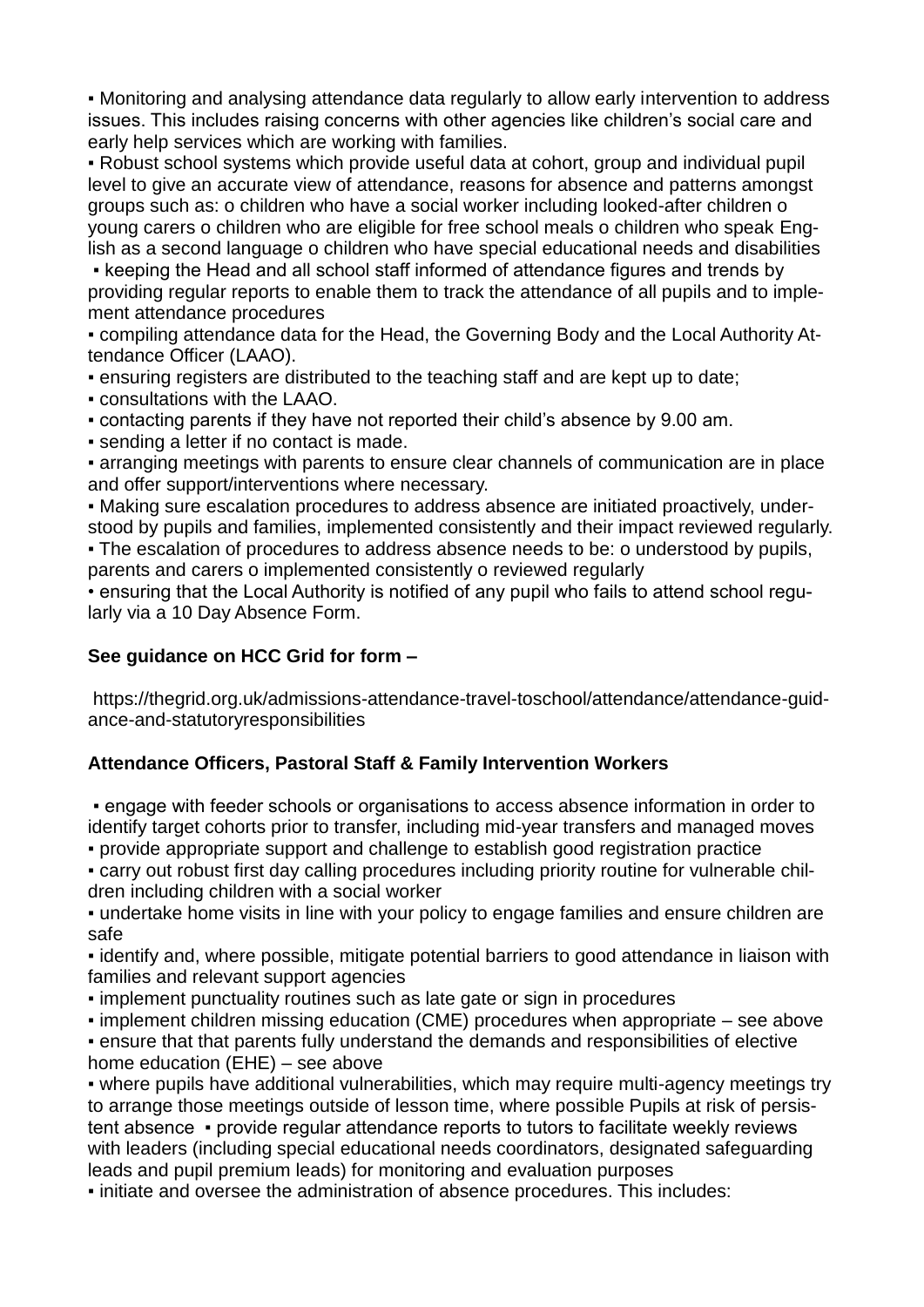o letters home

o attendance clinics

▪ engagement with local authorities and other external agencies and partners

▪ work with families and the community to identify which methods of communication work best, recognising potential barriers in hard-to-reach families and find methods that work and are understood

▪ consideration if further interventions are required in line with the statutory guidance on parental responsibility measures

▪ provide regular reports to leaders on the at-risk cohort

▪ provide regular reports/caseloads to local authority attendance team or independent attendance organisations to raise awareness of emerging at-risk pupils

### **Pupils who are persistently absent**

**.** develop and implement persistent absence action plans with pupils and families which address barriers and help establish positive attendance routines

▪ identify tailored intervention which meets the needs of the pupil, for example: o mentoring

▪ lead daily or weekly check-ins to review progress and impact of support

• make regular contact with families to discuss progress

. hold regular meetings or reviews of caseload with the local authority attendance team, external partners and alternative providers to check on welfare and review progress ▪ liaise with school leaders (designated safeguarding, special educational needs coordinator and pastoral leads) on referrals to external agencies and multi-agency assessments ▪ coordinate and contribute to multi-agency meetings to review progress and agree on ac-

tions ▪ work in partnership with local authority attendance team and other agencies to ensure the appropriate use of statutory parental responsibility measures

▪ provide regular reports to leaders on the impact of action plans and interventions

# **Intervention**

▪ Deliver intervention in a targeted way, in response to data or intelligence.

▪ Monitor and analyse attendance data regularly to ensure that intervention is delivered quickly to address absence (register inspections, code analysis, cohort and group monitoring, punctuality, lesson attendance across subjects and benchmarking).

• Use attendance, pastoral and SEND staff who are skilled in supporting pupils and their families to identify and overcome barriers to attendance.

▪ Create action plans in partnership with families and other agencies that may be supporting families, for example, children's social care and early help services. Commission or deliver interventions to improve attendance.

▪ Monitor the impact of any intervention, making adjustments if necessary and using findings to inform future strategy.

▪ Where interventions fail to address attendance issues, identify the reasons why and, where appropriate, change or adjust the intervention.

▪ Follow local authority codes of conduct, policies and procedures and make referrals for statutory intervention when interventions have not resulted in improved attendance and relevant triggers / thresholds are met.

# **Encouraging Good Attendance**

The School encourages good attendance by: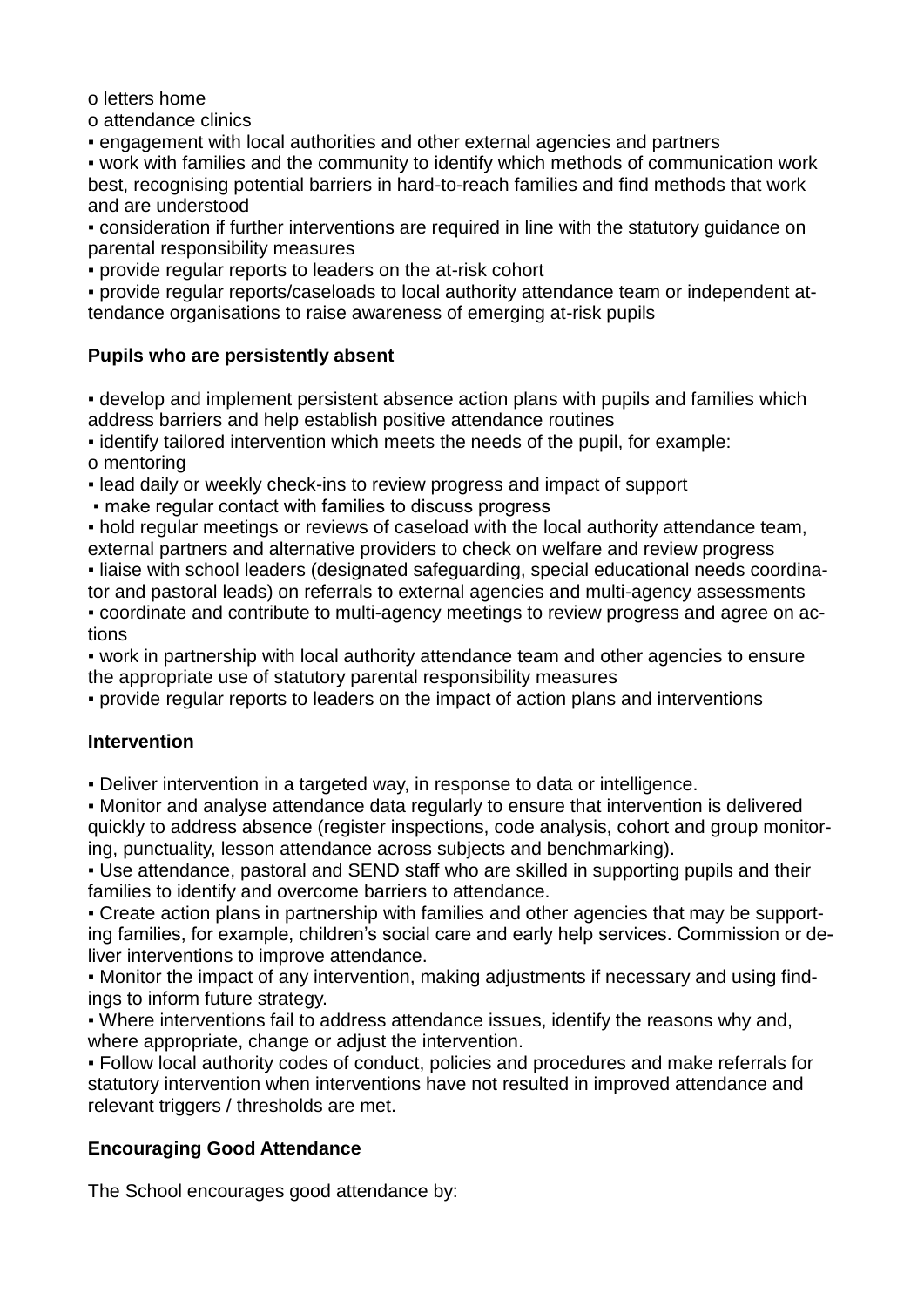• Using clear and consistently applied systems and processes to improve, reward and incentivise attendance and address absences. Makes sure these systems are inclusive and appropriate for all pupils.

• publicising good attendance during assemblies, newsletters and the termly report to the Governing Body.

• awarding good attendance certificates to pupils when they have achieved 100% attendance.

• Offering other school incentives to celebrate good attendance including prize draws and stationery gifts etc.

#### **Dealing with Lateness**

The office staff monitor lateness and inform:

• the Head/SLT/Teachers of patterns of lateness.

▪ parents of the school's concerns and arrange a meeting so that the problem can be addressed.

• The School doors are opened at .8.25 am and pupils are then expected to enter the school building and make their way to their classroom.

▪ Children who arrive after 8.30 am must be signed in by school for purposes of emergency evacuation etc.

▪ Pupils who arrive between 8.30 am and 9.00 am will be marked as 'late' but counted as present for that session (Code L).

▪ Pupils who arrive after the register has closed at 9.00 am and parent provides a satisfactory explanation will be marked as 'authorised absent' for that session.

▪ Pupils who arrive after the register has closed and parent fails to provide a satisfactory explanation will be marked as 'unauthorised absent' for that session (Code U).

#### **Register Symbols (printed on registers)**

I Illness, unfit for School

L Late, prior to 9.15 am

U Late after registers have closed (9.15 am)

- H Authorised leave of Absence
- G Unauthorised leave of Absence
- M Medical/dental/hospital
- P Approved sporting activity

R Day of religious observance in the religious body to which the parent/carers belong

V Educational visit

E Formally excluded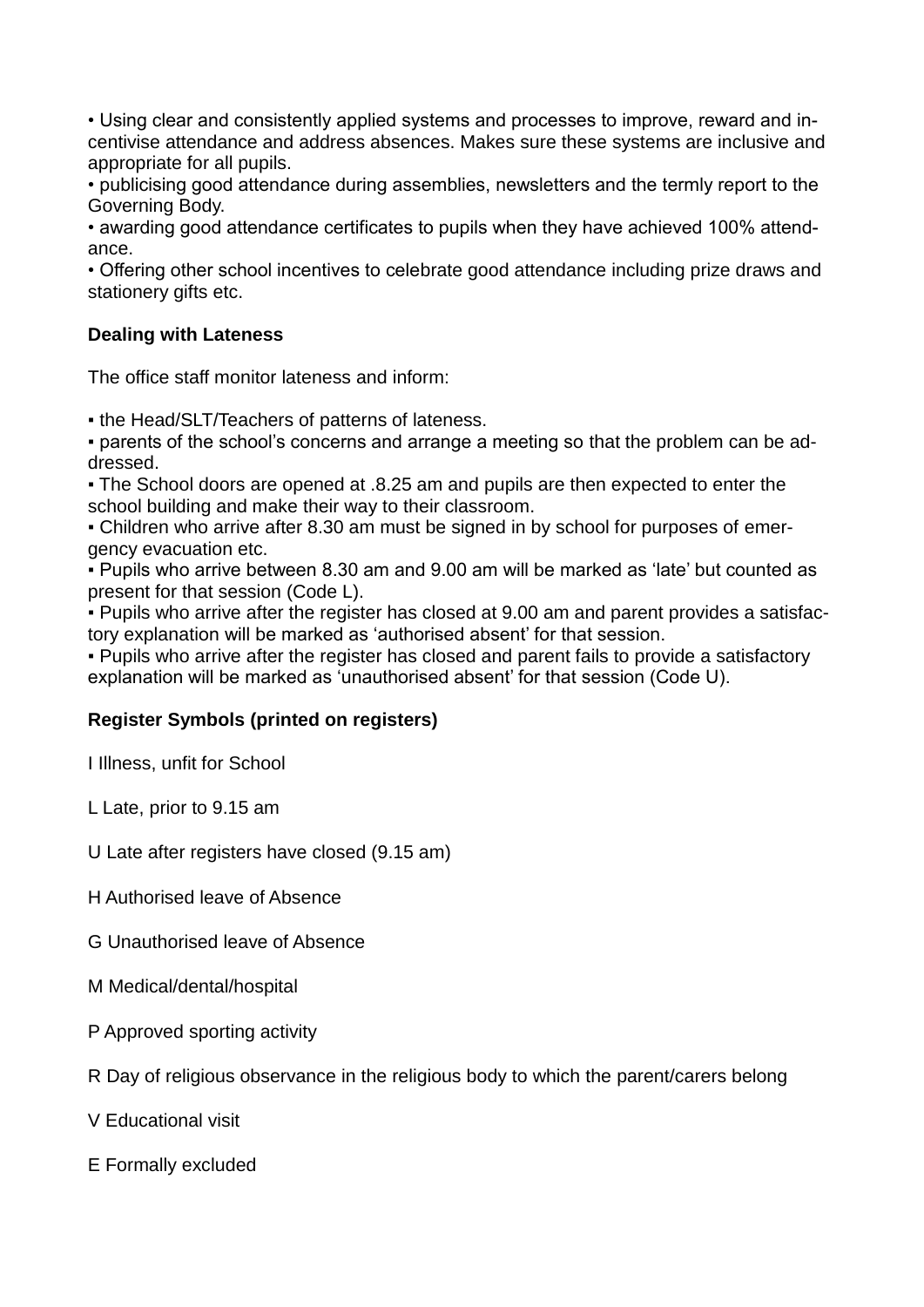B Receiving education at an off-site unit

J Interview e.g. Secondary School

C Other circumstances (to be specified)

Y Enforced closure e.g. snow

X Non-compulsory school age absence e.g. agreed mornings only

O Unauthorised absence (not covered by any code e.g. AIO instruction)

# **Pupils at risk of Persistent Absence**

Persistent absence occurs when a child's attendance falls below 90%. Absenteeism at this level will considerably damage a pupil's educational prospects and the school will work alongside parents/carers to tackle this issue by:

• establishing robust escalation procedures which are initiated before absence becomes a problem, for example by:

o sending letters to parents and carers

o creating attendance clinics

o engaging with local authority attendance teams and/or independent attendance organisations

o using fixed penalty notices

o engaging with children's social care staff, including Virtual School Heads and social workers where appropriate

o establishing a range of evidence-based interventions to address barriers to attendance o monitoring the implementation and quality of escalation procedures (and intervention), for example:

o having a review and clinic drop in

o evaluating the impact of escalation procedures and seeking robust evidence of the escalation procedures that work and that reflect the school context best

o attending or leading on attendance reviews and clinics in line with escalation procedures o engaging governors in attendance panels to reinforce messages and outline relevance in terms of training and employment.

Pupils who are persistently absent

▪ establish clear and effective service level agreements with external partners to support pupils with persistent absence, including:

▪ local authority attendance services

▪ school nursing and mental health professionals

• children's social care staff where appropriate • establish good relationships with a network of voluntary organisations and charities to support vulnerable pupils including those with persistent absence, for example:

• mental health charities

- mentoring organisations
- young carers association
- engage in or lead on attendance reviews and clinics in line with escalation procedures

#### **Absence**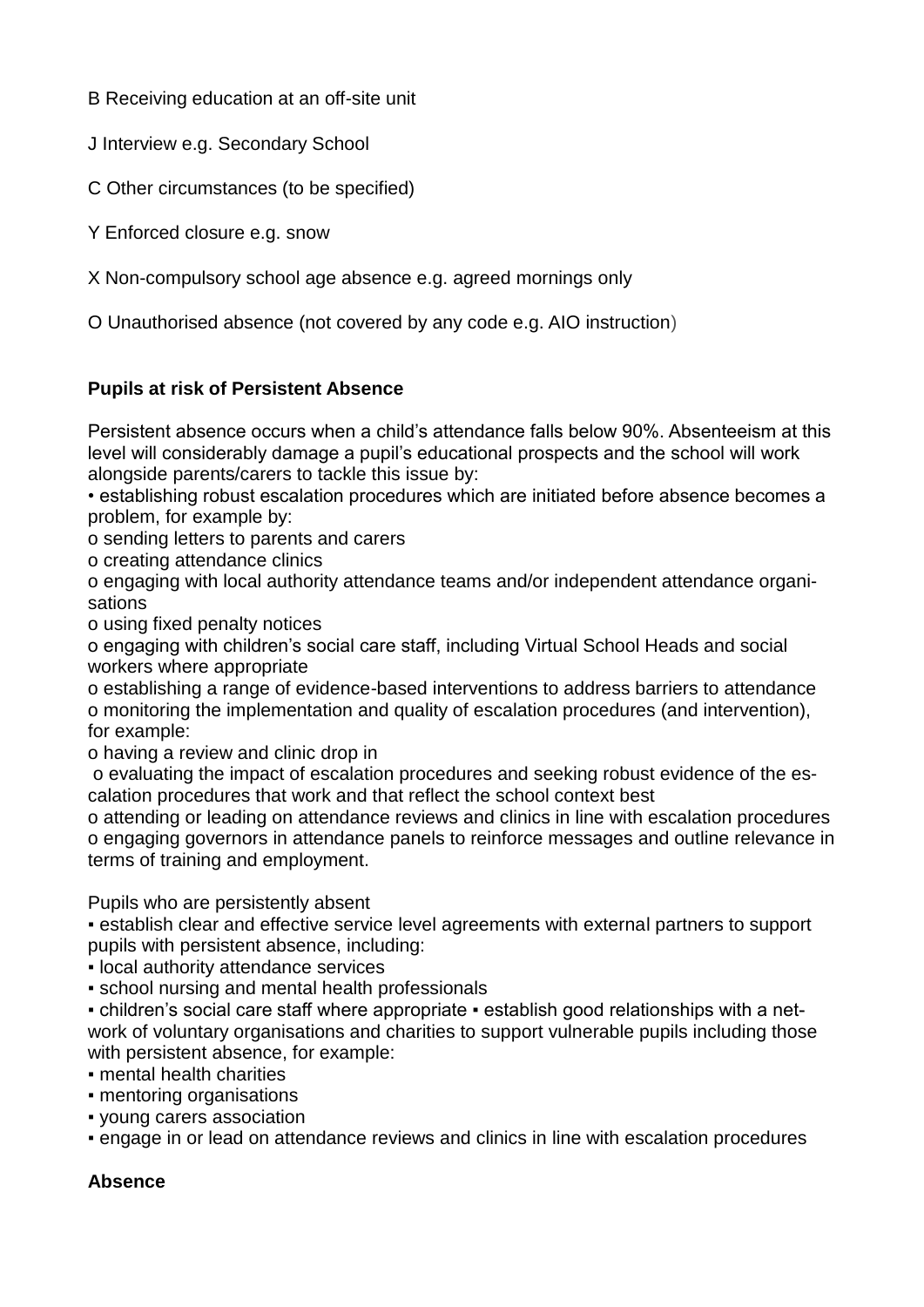• Holidays during term time – changes to legislation which came into force in September 2013 made clear that Headteachers may not grant any leave of absence during term time unless there are exceptional circumstances. If there are exceptional circumstances behind your request you should discuss these with the Headteacher.

See letter from Jo Fisher, Director of Children's Services on HCC Grid when considering a term-time holiday –

https://thegrid.org.uk/admissions-attendance-travel-toschool/attendance/holidays-in-termtime •

**Religious Observance** – a maximum of 2 days absence is allowed for recognised religious observance.

**• Medical, Dental or Hospital Appointments** – please ensure these appointments take place out of school time in order not to disrupt your child's education.

#### **Fixed Penalty Notices**

Statement on how school follows Hertfordshire County Council's Penalty Notice for Truancy Code of Conduct and procedures.

• We expect parents/carers to work with us to address attendance problems.

• If a pupil has at least 15 sessions (half day= 1 session) unauthorised absence in the current and/or previous term (including unauthorised holidays), the Head Teacher may ask the Local Authority to issue a Penalty Notice.

• The penalty is £60 if paid within 21 days of receipt of the notice, rising to £120 if paid after 28 days. • If the penalty is not paid the Local Authority may prosecute parents/carers for their child's irregular attendance.

#### **Follow guidance on HCC Grid when considering a Fixed Penalty Notice -**

https://thegrid.org.uk/admissions-attendancetravel-to-school/attendance/penalty-noticesfor-unauthorisedabsenceholiday

#### **Part-time Timetables**

• As part of the framework for the inspection of services for children in need of help and protection, children looked after, and care leavers (Ofsted June 2015) local authorities are required to provide detailed data on school age children in their area who are not in receipt of full-time education and schools are similarly expected to maintain data on students of compulsory school age who are on their roll but attending on a part-time timetable. • The Local authority has published guidance for all maintained school, academies, free schools, studio schools, UTCs, ESCs and PSBs on the use of part-time timetables for pupils of compulsory school age (the term after their fifth birthday to the last Friday in June following their 16th birthday) • All schools are required to return information on children who are on part-time tables within five days of the pupil starting or ending a part -time timetable.

Follow guidance on HCC Grid when considering a part-time timetable https://thegrid.org.uk/admissions-attendance-travel-toschool/attendance/attendance-parttime-students

# **Appendix A**